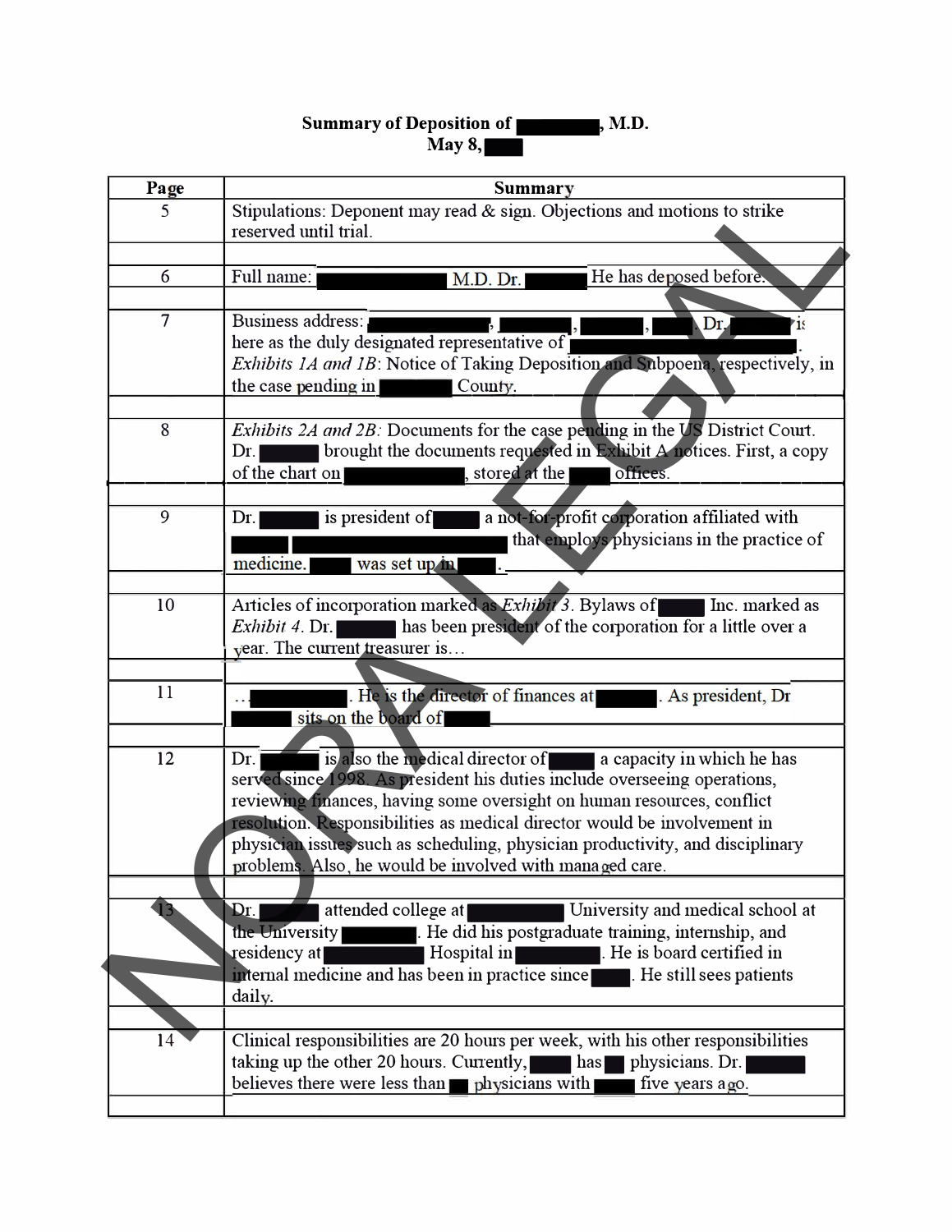| 15 | currently has 5 locations: 3 in downtown<br>one at<br>and one location in                                    |
|----|--------------------------------------------------------------------------------------------------------------|
|    |                                                                                                              |
| 16 | The different specialties represented by the 20 physicians with include:                                     |
|    | internal medicine, family practice, pediatrics, pulmonary medicine, general                                  |
|    | surgery, OB/GYN, and orthopedic surgery. There are no urologists with                                        |
|    |                                                                                                              |
| 17 | Nor have there ever been. Currently, physicians are not moving from location to                              |
|    | location, but as recently as a year ago, there were several physicians that staffed                          |
|    | more than one site. Most would be based in one location and might service other                              |
|    | areas with perceived need.                                                                                   |
|    |                                                                                                              |
| 18 | and <b>Me</b> . He is currently<br>was president of in                                                       |
|    | served as president of <b>the until just</b><br>president and CEO of<br>$\blacksquare$ . Mr.                 |
|    | about a year ago, when Dr.<br>took over.                                                                     |
|    |                                                                                                              |
| 19 | When Dr. took on administrative responsibilities in the COO was                                              |
|    | , who was directly under Mr.<br>was the first                                                                |
|    | position was<br>medical director of Mr.                                                                      |
|    |                                                                                                              |
| 20 | . His background was in hospital and<br>eliminated. He lived in                                              |
|    | physician group administrative positions in finance and operations.                                          |
|    |                                                                                                              |
| 21 | The physicians with<br>are employed by<br>Inc.                                                               |
|    |                                                                                                              |
| 22 | On "Continuation Sheet 7" of Exhibit 3, the article of incorporation of                                      |
|    | Inc. there is a list of trustees, beginning with state of the state of the state of trustees, beginning with |
|    | doctor but is still a trustee. He sells insurance. Next is<br>, who is                                       |
|    | also not a doctor.                                                                                           |
|    |                                                                                                              |
| 23 | He is an attorney and is still a trustee.<br>is an investment broker.                                        |
|    | M.D. is a retired physician and Dr.                                                                          |
|    | is currently a trustee.                                                                                      |
|    |                                                                                                              |
| 24 | is currently at<br>and is no lunger a trustee.                                                               |
|    | does not think he is still a trustee.<br>$-$ no longer a                                                     |
|    | - doesn't think he is still a trustee; OB/GYN.<br>trustee. Dr.                                               |
|    |                                                                                                              |
| 25 | Exhibit $5$ – Chart of<br>from<br>Inc., marked                                                               |
|    |                                                                                                              |
|    |                                                                                                              |
| 26 | do not keep active files in his records. This file does not include<br>Mr.                                   |
|    | bills.                                                                                                       |
|    |                                                                                                              |
| 27 | The current billing service for<br>. They have<br>is<br>in                                                   |
|    | done billing for the past three years. Before that, it was a company called                                  |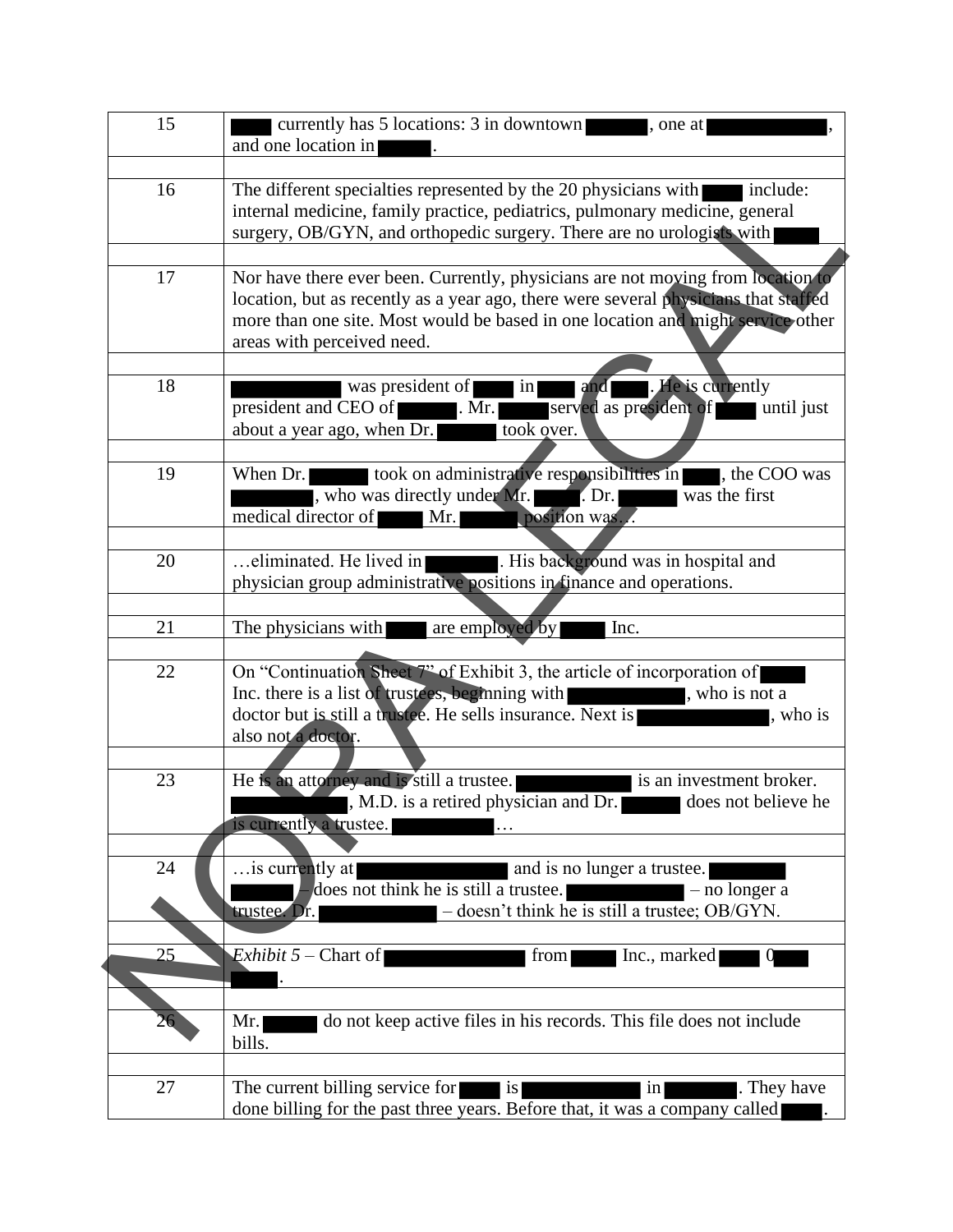| 28 | When Dr.<br>retired, his records went to<br>as keeper of the records.                                                                                                                                                                                   |
|----|---------------------------------------------------------------------------------------------------------------------------------------------------------------------------------------------------------------------------------------------------------|
| 29 | curriculum vitae. <i>Exhibit 7</i> : physician registration<br><i>Exhibit</i> 6: Dr.<br>renewal application for renewal date                                                                                                                            |
|    |                                                                                                                                                                                                                                                         |
| 30 | The only documents that physicians must turn in periodically are documents<br>regarding recredentialing, or documents with the board of registration or various<br>insurance providers.                                                                 |
| 31 | file would have been in the offices under<br>Dr.                                                                                                                                                                                                        |
|    | auspices, but his position no longer exists. <b>Exercía is in a transition period and</b><br>they have hired a consulting firm and a practice manager. Much of<br>$\cdot$ s<br>HR department.<br>personnel operations was turned over to                |
|    |                                                                                                                                                                                                                                                         |
| 32 | s business card, showing administrative offices of<br>Exhibit 8: Dr.<br>is his practice suite. The office building is<br>at<br>, several miles from the hospital.<br>$\frac{1}{2}$                                                                      |
| 33 | In the administrative office, there is a consultant practice administrator,                                                                                                                                                                             |
|    | , an office manager for pediatrics,<br>, and an<br>billing rep                                                                                                                                                                                          |
|    |                                                                                                                                                                                                                                                         |
| 34 | is in transition with the billing company. They need to police the service<br>is a consultant who has been at for less than two<br>provided.<br>weeks and is employed by another consultant named                                                       |
| 35 | is currently serving as director of practice management and is<br>Ms.<br>working in an oversight position. Working in this office at<br>at the time<br>'s retirement were Dr.<br>of Dr.<br>, and possibly<br>, who was Mr.<br>administrative assistant. |
|    |                                                                                                                                                                                                                                                         |
| 36 | Physicians' contracts would be in the possession of the VP of finances of<br>did not always have a contract.<br>. Dr. $\vert$                                                                                                                           |
| 37 | He has been part of a financial committee looking at<br>Hospital and is<br>reviewing physician contracts as part of that.                                                                                                                               |
|    |                                                                                                                                                                                                                                                         |
| 38 | There was no set standard for the contracts. Dr.<br>worked for a year and a<br>half without a contract. He's known the president of<br>Hospital for a long<br>time, and he worked on a good faith verbal contract until contracts were drawn<br>up.     |
|    |                                                                                                                                                                                                                                                         |
| 39 | could not obtain policies and procedures, which are in the HR<br>Dr.<br>Department, headed by                                                                                                                                                           |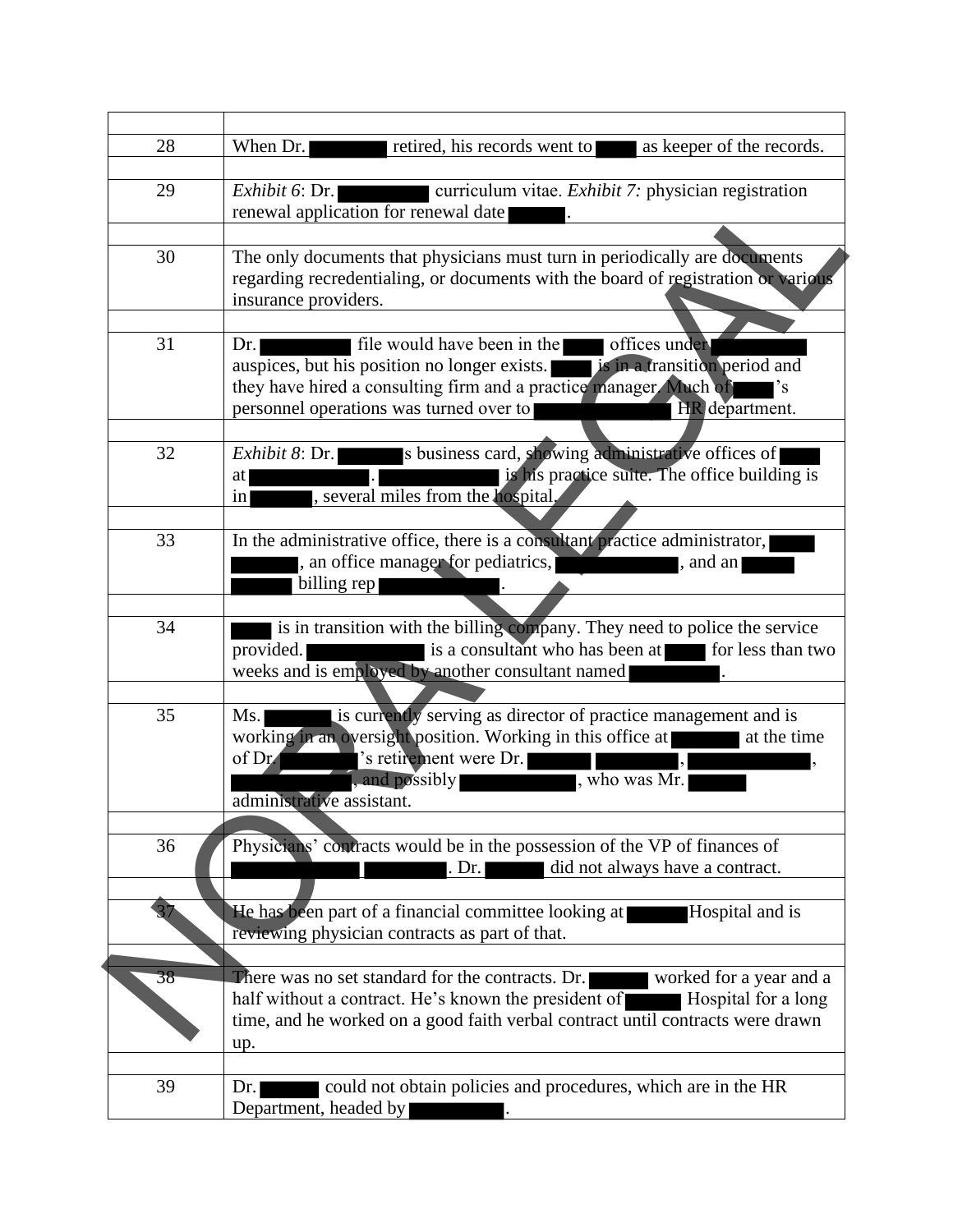| 40 | policies and procedures is a one-volume loose-leaf binder. Dr.<br><b>The</b><br>does not believe it has been updated in a while, but he is not |
|----|------------------------------------------------------------------------------------------------------------------------------------------------|
|    | traditionally involved in that activity.                                                                                                       |
| 41 | thinks there may have been a committee at some point whose goal<br>Dr.                                                                         |
|    | was to update the binder. He does not think there was a formal<br>policies/procedures manual when he joined Dr.<br>does not believe            |
|    | that any of the policies/procedures actually pertained to the clinical treatment of<br>patients.                                               |
|    |                                                                                                                                                |
| 42 | The manual concerns general personnel issues, such as attendance, conduct, etc.<br>and is geared more toward employees.                        |
|    |                                                                                                                                                |
| 43 | is not aware of any clinical care-related manuals used by<br>Dr.<br>is not aware of any documents that pertain to<br>Hospital. Dr.<br>testing. |
|    |                                                                                                                                                |
| 44 | believes Dr. <b>Would have written a letter concerning his</b><br>Dr.                                                                          |
|    | retirement, but Dr. was not involved in that, so he does not know for                                                                          |
|    | 's retirement would have been coordinated by<br>sure. Dr.<br>though there is no customary practice followed by physicians at regarding         |
|    | retirement.                                                                                                                                    |
|    |                                                                                                                                                |
| 45 | List of individuals who worked in Dr.<br>office:<br>, who                                                                                      |
|    | is currently an administrative assistant in internal medicine at                                                                               |
|    | , a nurse who is currently floating to different offices to fill                                                                               |
|    | does not really know any of the others on the list.<br>in. Dr.                                                                                 |
| 46 | This list was put together by either<br>. List<br><b>or</b>                                                                                    |
|    | marked as <i>Exhibit 9</i> . Dr. remembers Dr.                                                                                                 |
|    |                                                                                                                                                |
| 47 | was from out of state. Dr.<br>thinks he had some relatives in<br>Dr.<br>the area. (Objection)                                                  |
|    |                                                                                                                                                |
| 48 | has not spoken to any other physicians regarding this case. All<br>Dr.                                                                         |
|    | physicians were not compensated in the same way.                                                                                               |
|    |                                                                                                                                                |
| 49 | 's practice consisted of primary care internal medicine. He<br>Dr.                                                                             |
|    | office at<br>practiced at an                                                                                                                   |
|    | 0006. There were no other physicians in that office, and<br>according to<br>no longer uses it.                                                 |
|    |                                                                                                                                                |
| 50 | He practiced alone.<br>never had coverage with<br>Dr.                                                                                          |
| 51 | As an employed physician, his staff was provided for him, and he received a                                                                    |
|    | All of the six people on Exhibit 9 were employed by<br>paycheck from                                                                           |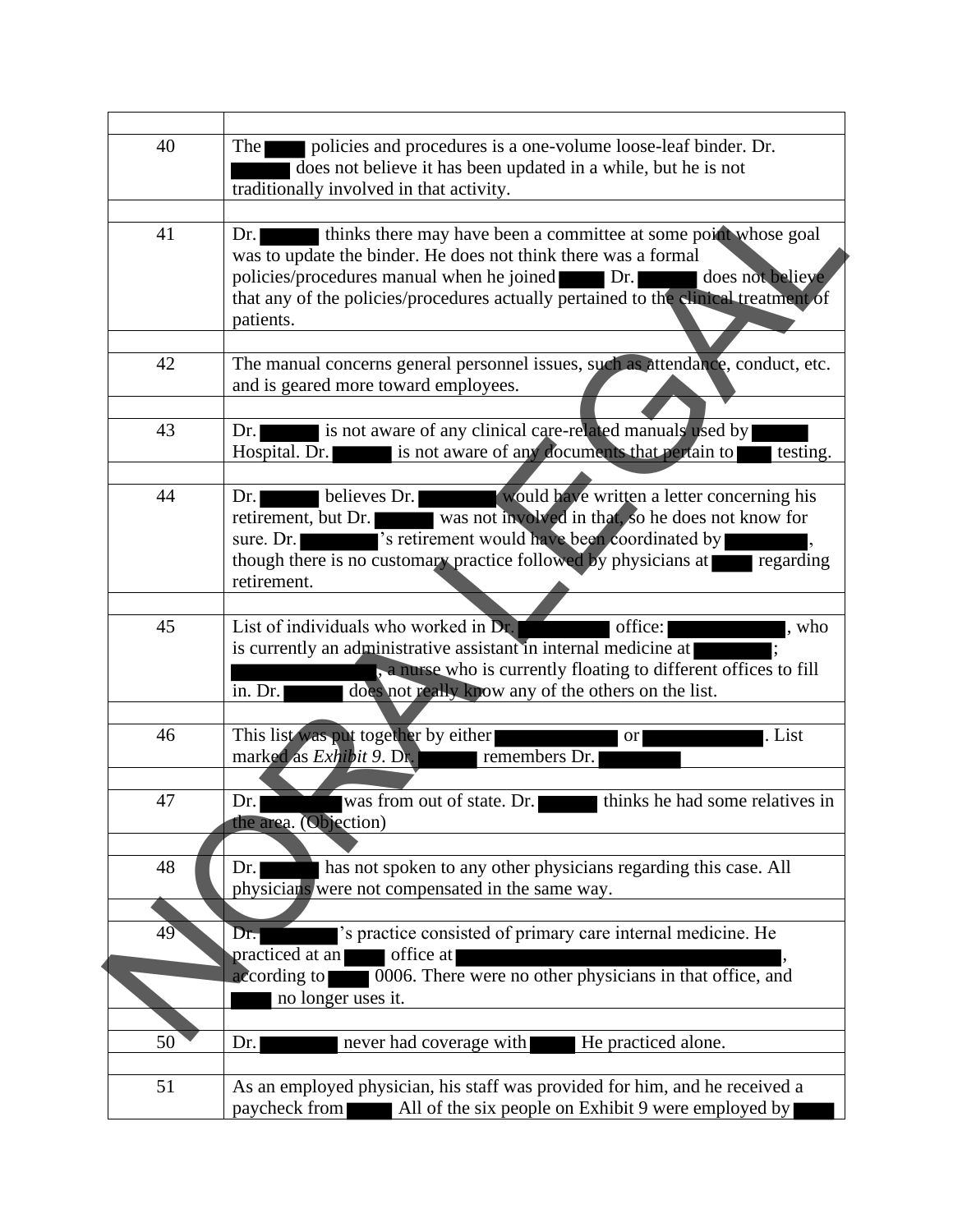|    | and would have received paychecks from Dr.<br>support staff<br>would be clerical and clinical.                                                                                                                                                                                                                                                                                                                                                                   |
|----|------------------------------------------------------------------------------------------------------------------------------------------------------------------------------------------------------------------------------------------------------------------------------------------------------------------------------------------------------------------------------------------------------------------------------------------------------------------|
| 52 | generated his own patients like any other physician. Dr.<br>Dr.<br>is not aware of any advertising that Dr.<br>did.                                                                                                                                                                                                                                                                                                                                              |
| 53 | currently does very little advertising. That had some Yellow Pages ads.<br>would keep his own records in<br>. No one audited his<br>Dr.<br>records, and he did not have to send copies to                                                                                                                                                                                                                                                                        |
| 54 | He would have sent his billing to soutside billing service. Dr.<br>. He does<br>believes that Hospital owns the<br>not know if paid rent on Dr. Soffice. He also does not know<br>'s salary was. (Objection)<br>what Dr.                                                                                                                                                                                                                                         |
| 55 | had the ability to do lab work at<br>does not believe that Dr.<br>Dr.<br>After the lab work it is sent out to a lab. Most physicians at<br>Hospital lab, but Dr. was in a satellite office.<br>use                                                                                                                                                                                                                                                               |
| 56 | Other satellite offices: at one point, <b>and Statellite</b> office in<br>, the doctor was seen to be seen to be seen to be seen to be seen to be a set of the set of the set of the set of the set of the set of the set of the set of the set of the set of the set of the set of the set of the set o<br>$\cdot$ At<br>since become independent but is till in<br>$\overline{\text{Dr.}}$ was the<br>OB/GYN. He is no longer with and may not be in practice. |
| 57 | , whose practice is in family medicine.<br>In the doctor is<br>had hospital privileges at Hospital. Dr. does not<br>Dr.<br>believe he did any ER work at <b>Hospital</b> .                                                                                                                                                                                                                                                                                       |
| 58 | He does not know if Dr. had any other positions. He never worked<br>with Dr. because he was in a different coverage group, which refers<br>to scheduling and when doctors are available to work. Other doctors in<br>$\sim$ s group:                                                                                                                                                                                                                             |
| 59 | does not know why Dr.<br>. Dr. <br>retired, nor anything about his treatment of Mr.<br>currently has seven internists. They do not maintain a library.                                                                                                                                                                                                                                                                                                           |
| 60 | They have access to the library at <b>Hospital</b> , which provides research<br>does not provide internet access to<br>services to the physicians at<br>medical research, but doctors may do that individually. Dr.<br>does not<br>had internet access in<br>know if<br>does not provide in-<br>service training.                                                                                                                                                |
| 61 | Hospital has a lecture series once a month.<br>had additional not<br>continuing education credits beyond the requirements of the board of<br>registration of medicine. The physicians at do not have periodic clinical                                                                                                                                                                                                                                           |